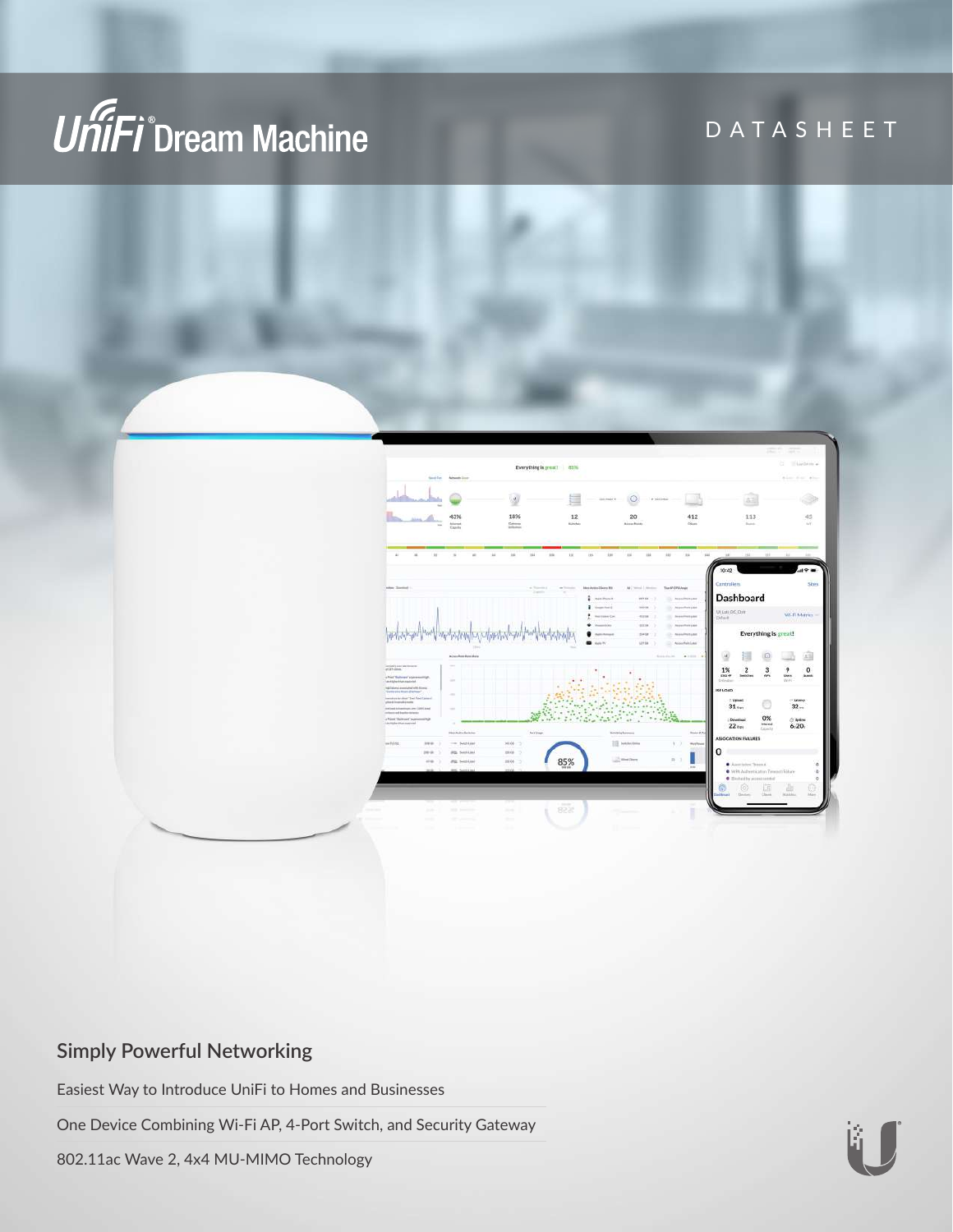## **The Easiest Way to UniFi**

#### **Model: UDM**

Build your home or office network with the UniFi® Dream Machine, model UDM. Powered by a fast 1.7 GHz quad‑core processor, the UDM combines multiple functions into a single elegant device:

- High-Performance 802.11ac 4x4 Wave 2 Access Point (AP)
- Managed 4-Port Gigabit Switch
- Advanced Security Gateway
- UniFi Network Controller

The UDM is the ideal first UniFi device. It's easy to use and still offers all the benefits of UniFi for homes and businesses. Easily expand the UDM by adding more UniFi Switches or APs while managing the network with the integrated controller.

The UniFi Network app and UniFi cloud provide remote access to the controller from anywhere. The entire network can be kept updated and safe with automated software updates, which are free of charge.

#### **Powerful Security**

The UDM offers advanced firewall policies and persistent threat management to act as an Intrusion Prevention System (IPS) and Intrusion Detection System (IDS).

#### **Automatic QoS**

Top QoS priority is assigned to voice and video traffic for clear calls and lag‑free video streaming.

#### **Convenient VLAN Support**

The UDM can create virtual network segments for security and network traffic management.

#### **VPN Server for Secure Communications**

A site-to-site VPN secures and encrypts private data communications traveling over the internet.

#### **Application Diagram**



*The UniFi Network Controller software runs on the UDM, which also acts as a firewall and DHCP server for the local network.*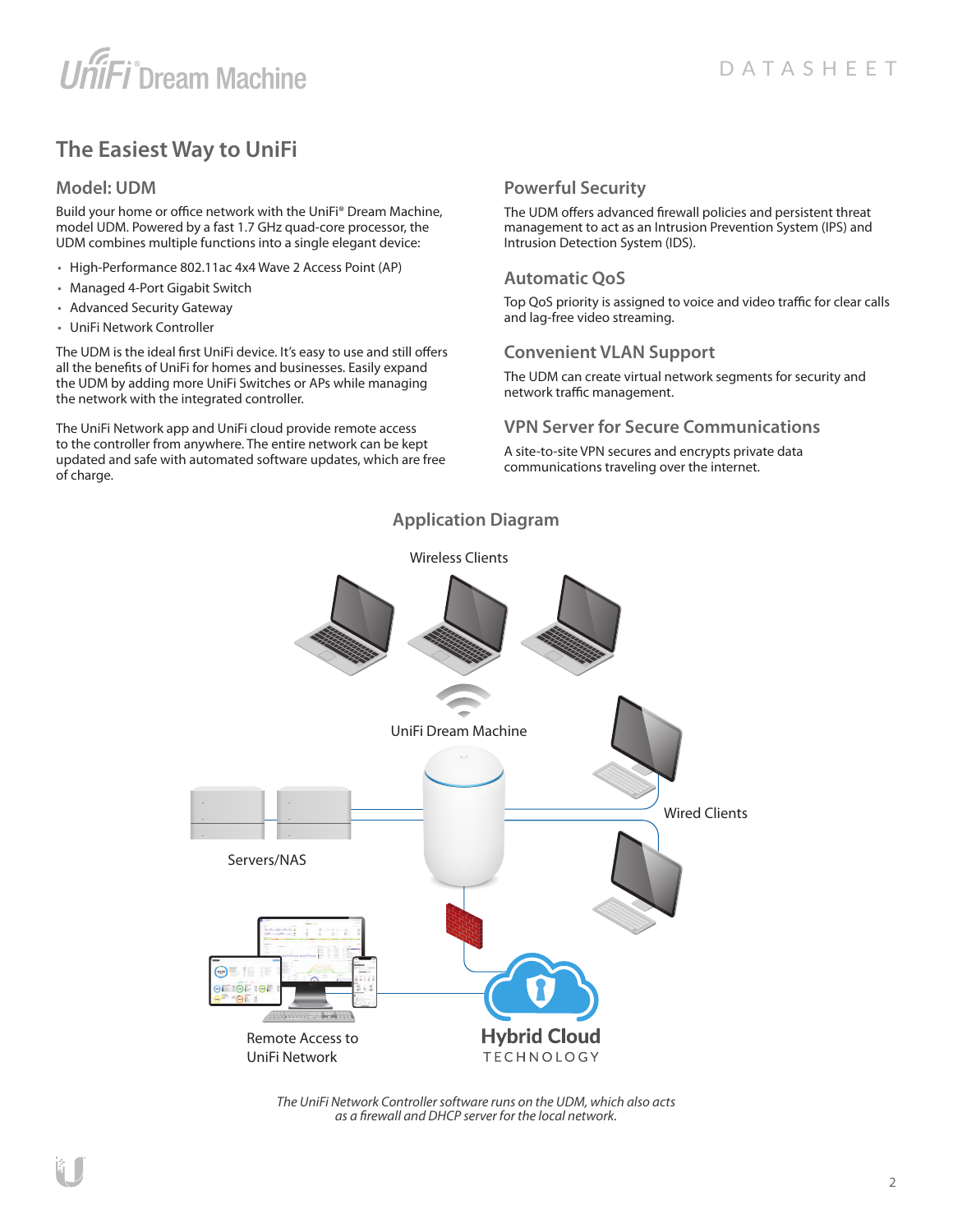

## **Scalable UniFi Network Controller**

#### **Management Capabilities**

The UniFi Network Controller can provision UniFi devices, map out networks, and quickly manage system traffic. Important network details are logically organized for a simplified, yet powerful, interface.

#### **Network Overview**

From a single pane of glass, view network topology and configuration, real-time statistics, and debugging metrics. Monitor your network's vitals and make on-the-fly adjustments as needed.

#### **Deep Packet Inspection**

Ubiquiti's proprietary Deep Packet Inspection (DPI) engine includes the latest application identification signatures to track which applications (and IP addresses) are using the most bandwidth.

#### **Detailed Analytics**

The UniFi Network Controller provides configurable reporting and analytics to manage large user populations and expedite troubleshooting. Advanced search and sorting capabilities make network management more efficient.

#### **LAN/WLAN Groups**

Create multiple LAN and WLAN groups and assign them to the respective UniFi devices and VLAN tags.

#### **RF Environment**

Detect and troubleshoot nearby interference, analyze radio frequencies, and choose optimal AP placement. The auto-optimize feature configures the UDM with best practice settings, and the included radio AI capability optimizes channel selection using a genetic algorithm.

#### **Advanced RF Performance**

RF performance and configuration features include spectral analysis, airtime fairness, band steering, and cell-size tuning.

#### **Predictive Maps**

Upload a map or use Google Maps to represent the areas where your UniFi devices are located. Use the predictive map feature\* to get a preview of coverage, and to help you avoid dead spots.

#### **Wireless Uplink**

Wireless Uplink functionality enables wireless connectivity between APs for extended range, wireless adoption of APs in their default state, and real-time changes to network topology.

#### **Guest Portal/Hotspot**

Configure custom settings, including authentication, Hotspot setup, and the option to use your own external portal server.

*\* version 5.6 or higher*

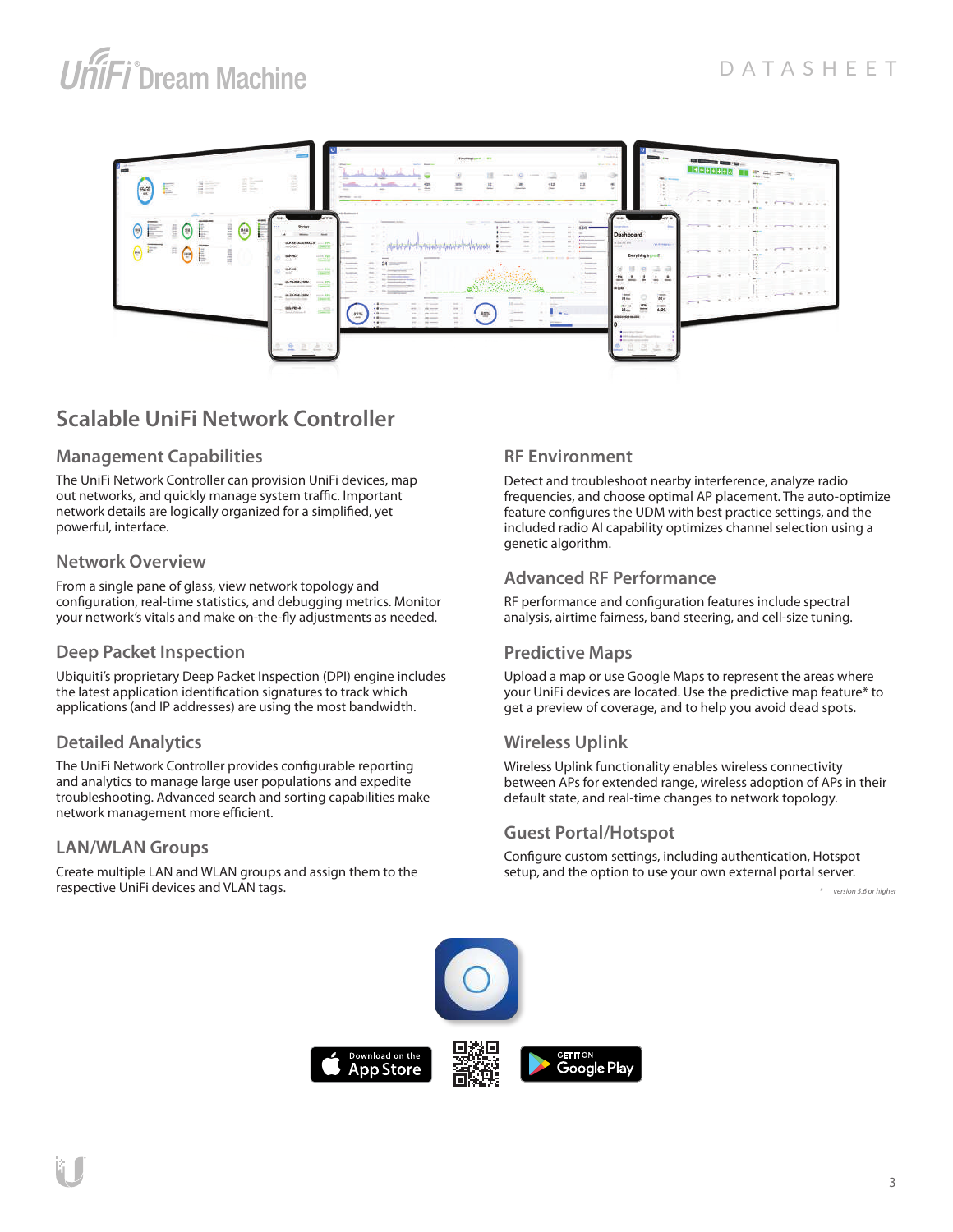802.11ac Wave 2 has become the de facto Wi-Fi radio standard, no matter what the environment.

Home use requires extremely high throughput (4x4 MIMO streams) for video streaming; low-latency gaming; and local video, photo, and file transfers: the UDM delivers the requisite high-performance Wi-Fi and includes integrated Ethernet ports for attaching local media.

The UDM is also ideal for enterprise use: it fits into high-density environments as part of the overall enterprise network – small, remote corporate offices, retail stores, and hospitality locales. You can also expand Wi-Fi coverage by adding more APs via the built‑in switch.

## **Model Summary**

|                             | <b>UDM</b>                          |
|-----------------------------|-------------------------------------|
| Environment                 | Indoor                              |
| UniFi Network Controller    | ✓                                   |
| <b>Gigabit Switch Ports</b> | 4                                   |
| Gigabit WAN Port            | 1                                   |
| <b>DHCP Server</b>          | ✓                                   |
| Simultaneous Dual-Band      | ✓                                   |
| 2.4 GHz Radio Rate          | 300 Mbps                            |
| 2.4 GHz MIMO                | 2x2 (20/40 MHz)                     |
| 5 GHz Radio Rate            | 1733 Mbps                           |
| 5 GHz MU-MIMO               | 4x4 (20/40/80 MHz)<br>2x2 (160 MHz) |
| Wireless Uplink             |                                     |
| <b>DFS Certification</b>    |                                     |

#### **802.11ac Wave 1 SU-MIMO**



*SU-MIMO: A Wave 1 AP communicates with one client at a time.*

#### **802.11ac Wave 2 MU-MIMO**



*MU-MIMO with 1x1 clients: The UDM communicates with four 1x1 clients at a time.*



*MU-MIMO with 2x2 and 1x1 clients: The UDM communicates with one 2x2 client and two 1x1 clients at a time.*



*MU-MIMO with 3x3 and 1x1 clients: The UDM communicates with one 3x3 client and one 1x1 client at a time.*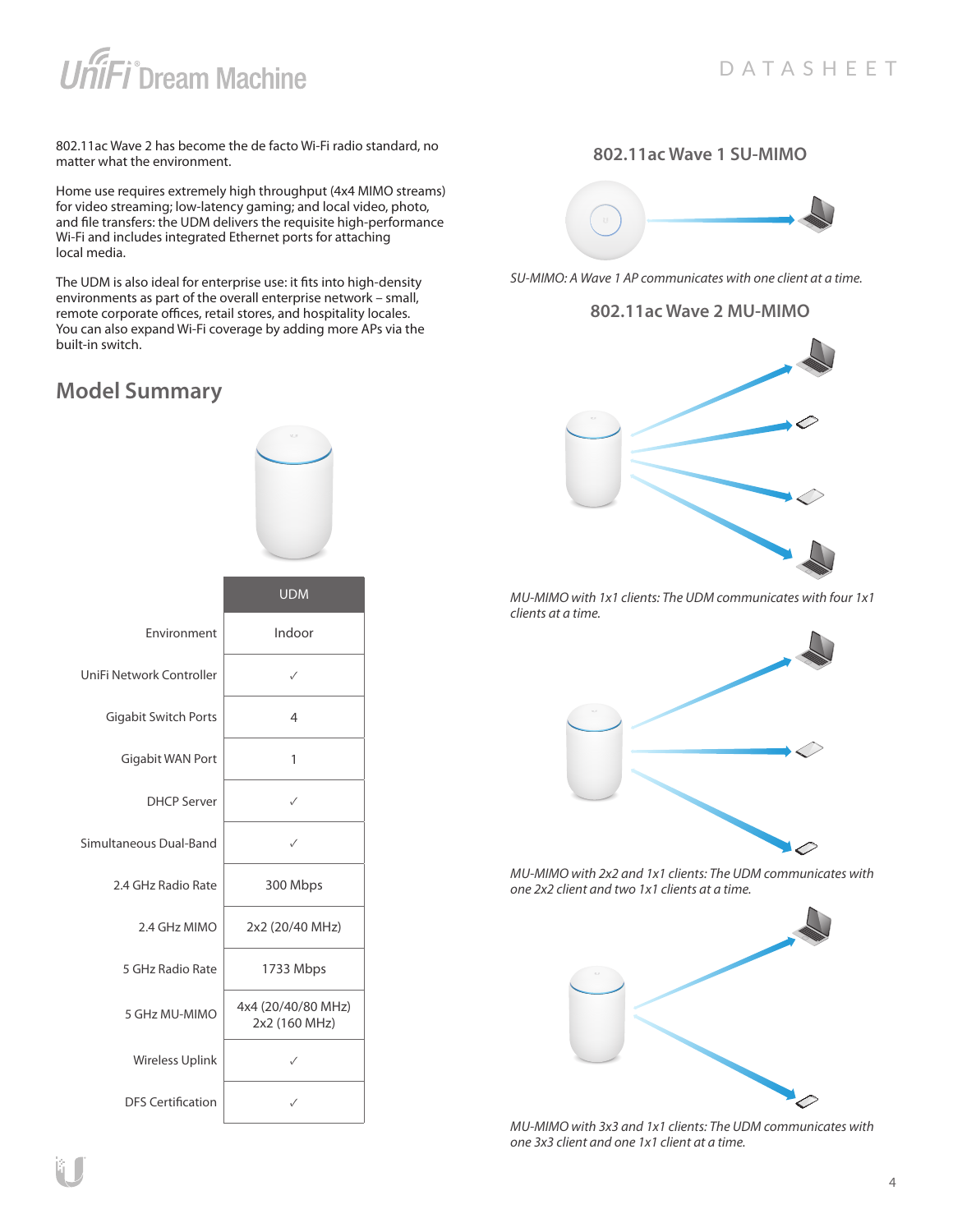## **802.11ac Technology**

Initial 802.11ac Wave 1 SU-MIMO (Single-User, Multiple Input, Multiple Output) technology allows an earlier‑generation AP, such as the UniFi AC Pro AP, to communicate with only one client at a time.

802.11ac Wave 2 MU‑MIMO (Multi-User, Multiple Input, Multiple Output) technology allows a Wave 2 AP, such as the UDM, to communicate with multiple clients at the same time – significantly increasing multi-user throughput and overall user experience. The following describes a 4-client scenario:

**MU-MIMO** Assuming the same conditions, a Wave 2 AP provides up to 75% improvement<sup>1</sup> overall over a Wave 1 AP. This improvement increases wireless performance and/or serves more clients at the same performance level.

**4x4 Spatial Streams** At any single time, a Wave 2 AP can communicate with the following MU-MIMO clients:

- four 1x1 clients
- two 2x2 clients
- one 2x2 client and two 1x1 clients
- one 3x3 client and one 1x1 client

A 4x4 Wave 2 AP delivers up to 33% greater performance<sup>1</sup> than a Wave 1 AP that is 3x3 in both radio bands.

**Real-World Performance** Combining the performance increases from MU-MIMO technology and the use of 4x4 spatial streams, the UDM delivers up to 125% greater performance<sup>1</sup> than a typical Wave 1 AP.

**Client Compatibility** For optimal performance, use MU‑MIMO clients. SU‑MIMO clients will also benefit and gain up to 10‑20% greater performance when used with the UDM.

*1 Actual performance values may vary depending on environmental and installation conditions.* 

*\* Mbps*

## **High-Density Scenarios**

Both Wave 1 and Wave 2 APs offer 28 independent (non‑overlapping) channels: three for the 2.4 GHz band and twenty-five for the 5 GHz band, including DFS channels.

When you use the 2.4 GHz band in a high-density location, you encounter self-interference and channel saturation.

When you use the 5 GHz band, you can deploy smaller cells (coverage areas), so you can support more clients in any cell that deploys more than one AP.

With the advantages of MU-MIMO technology and 4x4 spatial streams, the UDM can support more than triple the number of users<sup>2</sup> than a typical Wave 1 AP.

In practice, the maximum number of users the UDM can support is limited by radio link airtime. This depends on the amount of traffic each device creates, types of devices, network configuration, and the presence of other APs on the same channel.

#### **Recommended Maximum Number of Users**



As a theoretical maximum, the UDM supports the maximum number of users as specified by the 802.11ac standard.

For more information about network capacity and high-density design, go to: **[ubnt.link/UniFi-UAPs-High-Density](http://ubnt.link/UniFi-UAPs-High-Density)**

*2 Actual numbers may vary depending on environmental and installation conditions.*

#### **Single-Client Aggregate Throughput**



*Throughput data based on lab tests using Veriwave traffic simulator.*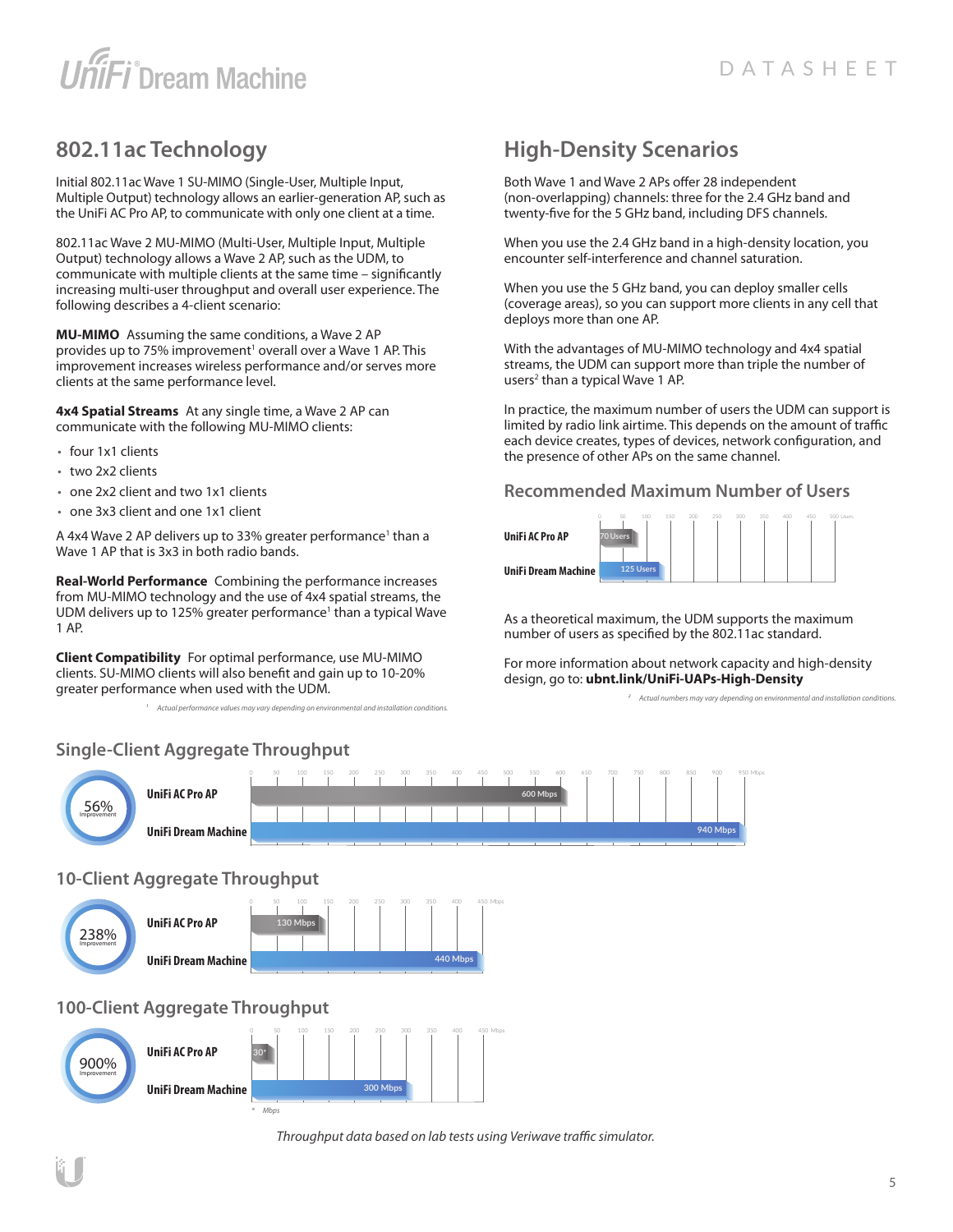## SPECIFICATIONS

# **UniFi**<sup>°</sup>Dream Machine



*\* Including antenna gain. Maximum TX power level may be limited by user's country-specific regulations.*